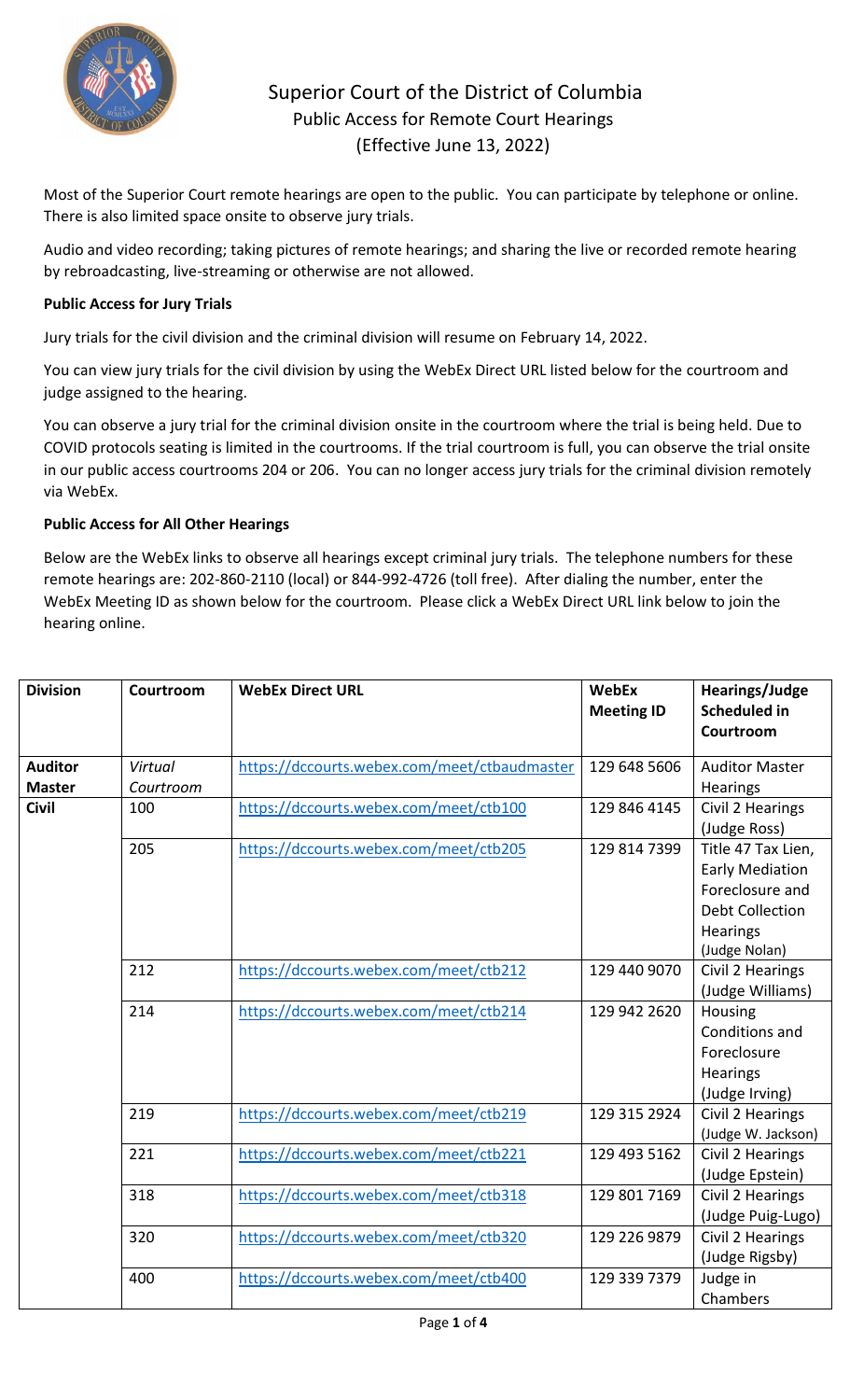|                 |           |                                         |              | Hearings                                |
|-----------------|-----------|-----------------------------------------|--------------|-----------------------------------------|
|                 |           |                                         |              | including                               |
|                 |           |                                         |              | Temporary                               |
|                 |           |                                         |              | Restraining                             |
|                 |           |                                         |              | Orders,                                 |
|                 |           |                                         |              | Preliminary                             |
|                 |           |                                         |              | Injunctions and                         |
|                 |           |                                         |              | Name Change                             |
|                 |           |                                         |              | (Senior Judges)                         |
|                 | 415       | https://dccourts.webex.com/meet/ctb415  | 129 314 3475 | Civil 2 Virtual                         |
|                 |           |                                         |              | Hearings (Judge                         |
|                 |           |                                         |              | Dayson)                                 |
|                 | 516       | https://dccourts.webex.com/meet/ctb516  | 129 776 4396 | Civil 2 Hearings                        |
|                 |           |                                         |              | (Judge Pasichow)                        |
|                 | 517       | https://dccourts.webex.com/meet/ctb517  | 129 911 6415 | Civil 2 Hearings                        |
|                 |           |                                         |              | (Judge Matini)                          |
|                 | 518       | https://dccourts.webex.com/meet/ctb518  | 129 685 3445 | Civil 1 Hearings<br>(Judge Irving)      |
|                 | 519       | https://dccourts.webex.com/meet/ctb519  | 129 705 0412 | Civil 2 Hearings                        |
|                 |           |                                         |              | (Judge Dayson)                          |
|                 |           |                                         |              | (Judge McKenna)                         |
|                 | $JM-4$    | https://dccourts.webex.com/meet/ctbjm4  | 129 797 7557 | Civil 2 Hearings                        |
|                 |           |                                         |              | (Judge Edelman)                         |
|                 | $A-47$    | https://dccourts.webex.com/meet/ctba47  | 129 906 2065 | Civil Jury Trials                       |
|                 |           |                                         |              |                                         |
|                 | $B-52$    | https://dccourts.webex.com/meet/ctbb52  | 129 793 4102 | Landlord and                            |
|                 |           |                                         |              | <b>Tenant Hearings</b>                  |
|                 | $B-53$    | https://dccourts.webex.com/meet/ctbb53  | 129 913 3728 | Civil Jury Trials                       |
|                 | B-109     | https://dccourts.webex.com/meet/ctbb109 | 129 127 9276 | Landlord and                            |
|                 |           |                                         |              | <b>Tenant Matters</b>                   |
|                 | B-119     | https://dccourts.webex.com/meet/ctbb119 | 129 230 4882 | (Judge Beshouri)<br><b>Small Claims</b> |
|                 |           |                                         |              | <b>Hearings</b>                         |
|                 |           |                                         |              | (Judge Bouchet)                         |
| Civil Virtual   | <b>LT</b> | https://dccourts.webex.com/meet/ctblt   | 179 800 2872 | Landlord and                            |
| Courtroom       |           |                                         |              | <b>Tenant Hearings</b>                  |
|                 |           |                                         |              | (formerly                               |
|                 |           |                                         |              | Courtroom B-53)                         |
| <b>Criminal</b> | $C-10$    | https://dccourts.webex.com/meet/ctbc10  | 129 418 0347 | Arraignments,                           |
|                 |           |                                         |              | Presentments,                           |
|                 |           |                                         |              | Extradition                             |
|                 |           |                                         |              | <b>Hearings</b>                         |
|                 | 111       | https://dccourts.webex.com/meet/ctb111  | 129 350 4013 | Drug Court-Mon                          |
|                 |           |                                         |              | and Wed                                 |
|                 |           |                                         |              | (Judge Iscoe)                           |
|                 |           |                                         |              | Mental Health                           |
|                 |           |                                         |              | Court-Tue and<br>Thu                    |
|                 |           |                                         |              | Warrants                                |
|                 |           |                                         |              | Fri                                     |
|                 | 112       | https://dccourts.webex.com/meet/ctb112  | 129 912 7159 | 1D Community                            |
|                 |           |                                         |              | Court                                   |
|                 |           |                                         |              | (Senior Judges)                         |
|                 | 116       | https://dccourts.webex.com/meet/ctb116  | 179 896 0679 | 6D Community                            |
|                 |           |                                         |              | Court (Judge                            |
|                 |           |                                         |              | Fisher)                                 |
|                 | 120       | https://dccourts.webex.com/meet/ctb120  | 179 451 1231 | Detention and                           |
|                 |           |                                         |              | Preliminary                             |
|                 |           |                                         |              | Hearings                                |
|                 |           |                                         |              | (Magistrate Judges)                     |
|                 | 201       | https://dccourts.webex.com/meet/ctb201  | 173 259 0137 | Felony 1<br>(Judge Brandt)              |
|                 |           |                                         |              |                                         |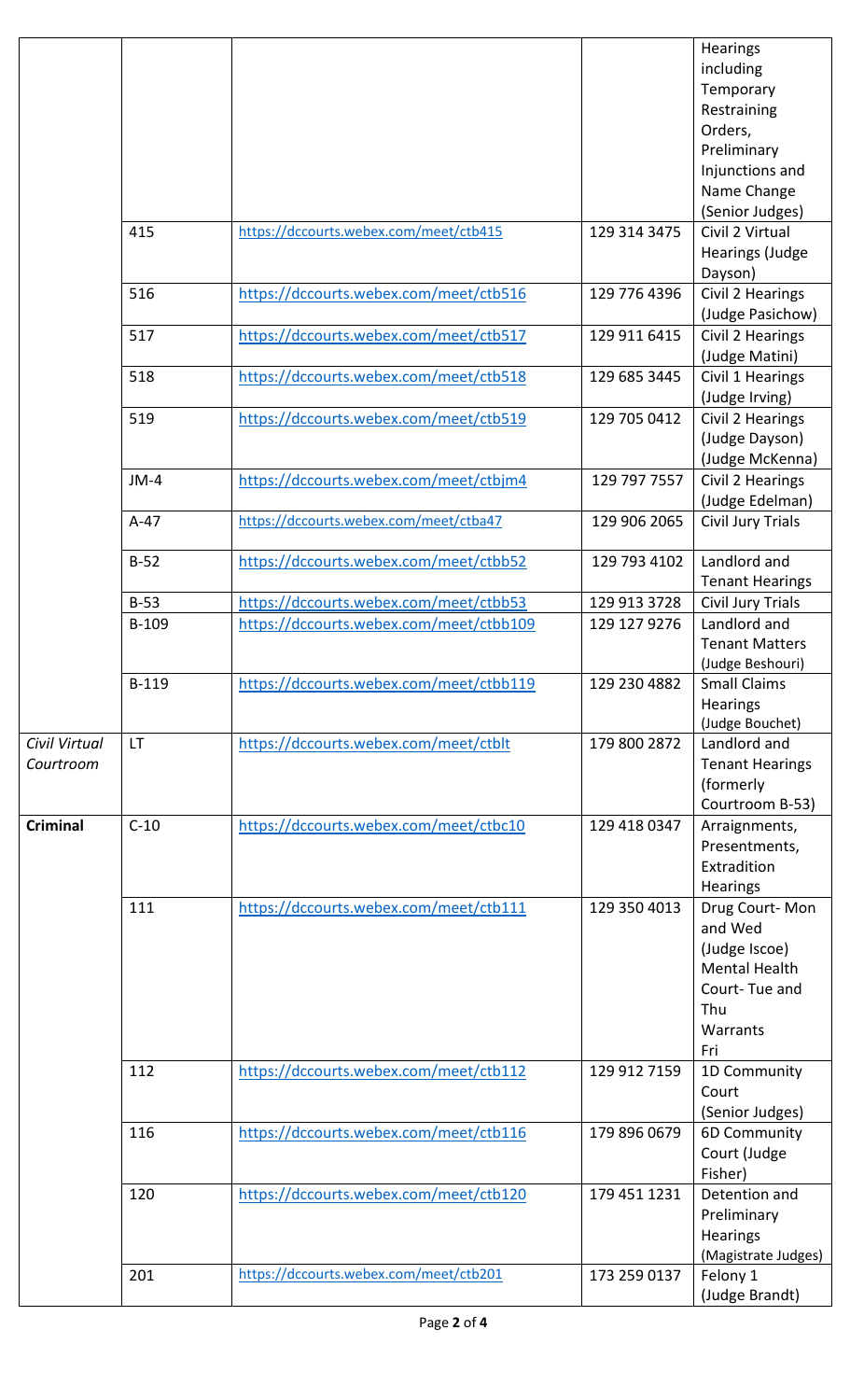|                                    | 202                                                                      | https://dccourts.webex.com/meet/ctb202                                                      | 173 097 2218 | Felony 1<br>(Judge Okun)                                                    |
|------------------------------------|--------------------------------------------------------------------------|---------------------------------------------------------------------------------------------|--------------|-----------------------------------------------------------------------------|
|                                    | 203                                                                      | https://dccourts.webex.com/meet/ctb203                                                      | 129 324 9575 | Felony 1<br>(Judge Raffinan)                                                |
|                                    | 210                                                                      | https://dccourts.webex.com/meet/ctb210                                                      | 129 816 6617 | Felony 2<br>(Judge O'Keefe)                                                 |
|                                    | 211                                                                      | https://dccourts.webex.com/meet/ctb211                                                      | 129 712 4140 | 7D Community<br>Court<br>(Campbell)                                         |
|                                    | 213                                                                      | https://dccourts.webex.com/meet/ctb213                                                      | 129 279 2242 | Felony 2<br>(Judge Leibovitz)                                               |
|                                    | 215                                                                      | https://dccourts.webex.com/meet/ctb215                                                      | 129 318 4745 | Felony 2<br>(Judge Ryan)                                                    |
|                                    | 218                                                                      | https://dccourts.webex.com/meet/ctb218                                                      | 129 515 6417 | 3D/5D<br><b>Community Court</b><br>(Judge Wellner)                          |
|                                    | 220                                                                      | https://dccourts.webex.com/meet/ctb220                                                      | 129 101 2076 | Felony 2<br>(Judge Crowell)                                                 |
|                                    | 301                                                                      | https://dccourts.webex.com/meet/ctb301                                                      | 129 822 5376 | Felony 1<br>(Judge Lee)                                                     |
|                                    | 303                                                                      | https://dccourts.webex.com/meet/ctb303                                                      | 179 371 4183 | Felony 1<br>(Judge Demeo)                                                   |
|                                    | 310                                                                      | https://dccourts.webex.com/meet/ctb310                                                      | 129 966 2646 | D.C. Calendar<br>(Magistrate Judges)                                        |
|                                    | 311                                                                      | https://dccourts.webex.com/meet/ctb311                                                      | 129 534 9095 | Felony 2<br>(Judge Kravitz)                                                 |
|                                    | 314                                                                      | https://dccourts.webex.com/meet/ctb314                                                      | 129 930 6514 | 2D/4D<br><b>Community Court</b><br>(Judge<br>Krauthamer)                    |
|                                    | 316                                                                      | https://dccourts.webex.com/meet/ctb316                                                      | 129 547 9121 | D.C. Calendar<br>(Magistrate Judges)                                        |
|                                    | 317                                                                      | https://dccourts.webex.com/meet/ctb317                                                      | 129 008 1598 | Felony 2<br>(Judge Park)                                                    |
|                                    | 319                                                                      | https://dccourts.webex.com/meet/ctb319                                                      | 129 392 4419 | Felony 2<br>(Judge Nooter)                                                  |
|                                    | 321                                                                      | https://dccourts.webex.com/meet/ctb321                                                      | 129 008 9887 | Felony 2<br>(Judge To Be<br>Determined)                                     |
| Criminal<br>Virtual<br>Courtrooms  | St. Elizabeth's<br>Hospital                                              | https://dccourts.webex.com/meet/ctbDBH                                                      | 179 174 2726 | <b>DBH Inpatient</b><br>Hearings                                            |
|                                    | Misdemeanor<br><b>Initial Status</b><br>Hearings                         | https://dccourts.webex.com/meet/ctbMISD                                                     | 179 694 1147 | Senior Judges                                                               |
|                                    | OAG/USAO<br>Citation<br>Diversion<br>Calendar<br>(Courtroom<br>$313 - R$ | https://dccourts.gov/citation                                                               | 179 547 6433 | Citation<br>Arraignment and<br><b>Diversion Hrgs</b><br>(Magistrate Judges) |
| <b>Domestic</b><br><b>Violence</b> |                                                                          | Please contact the Domestic Violence Clerk's Office at 202-879-0157 for access to hearings. |              |                                                                             |
| <b>Family Court</b>                | <b>Domestic Relations Hearings</b>                                       |                                                                                             |              |                                                                             |
|                                    | $JM-5$                                                                   | https://dccourts.webex.com/meet/ctbjm5                                                      | 129 641 6611 | Judge Israel                                                                |
|                                    | $JM-13$                                                                  | https://dccourts.webex.com/meet/ctbjm13                                                     | 129 435 2730 | Judge Pittman                                                               |
|                                    | 101                                                                      | https://dccourts.webex.com/meet/ctb101                                                      | 129 627 3676 | Judge Becker                                                                |
|                                    | 102                                                                      | https://dccourts.webex.com/meet/ctb102                                                      | 129 899 1493 | Judge To Be                                                                 |
|                                    |                                                                          |                                                                                             |              | Determined                                                                  |